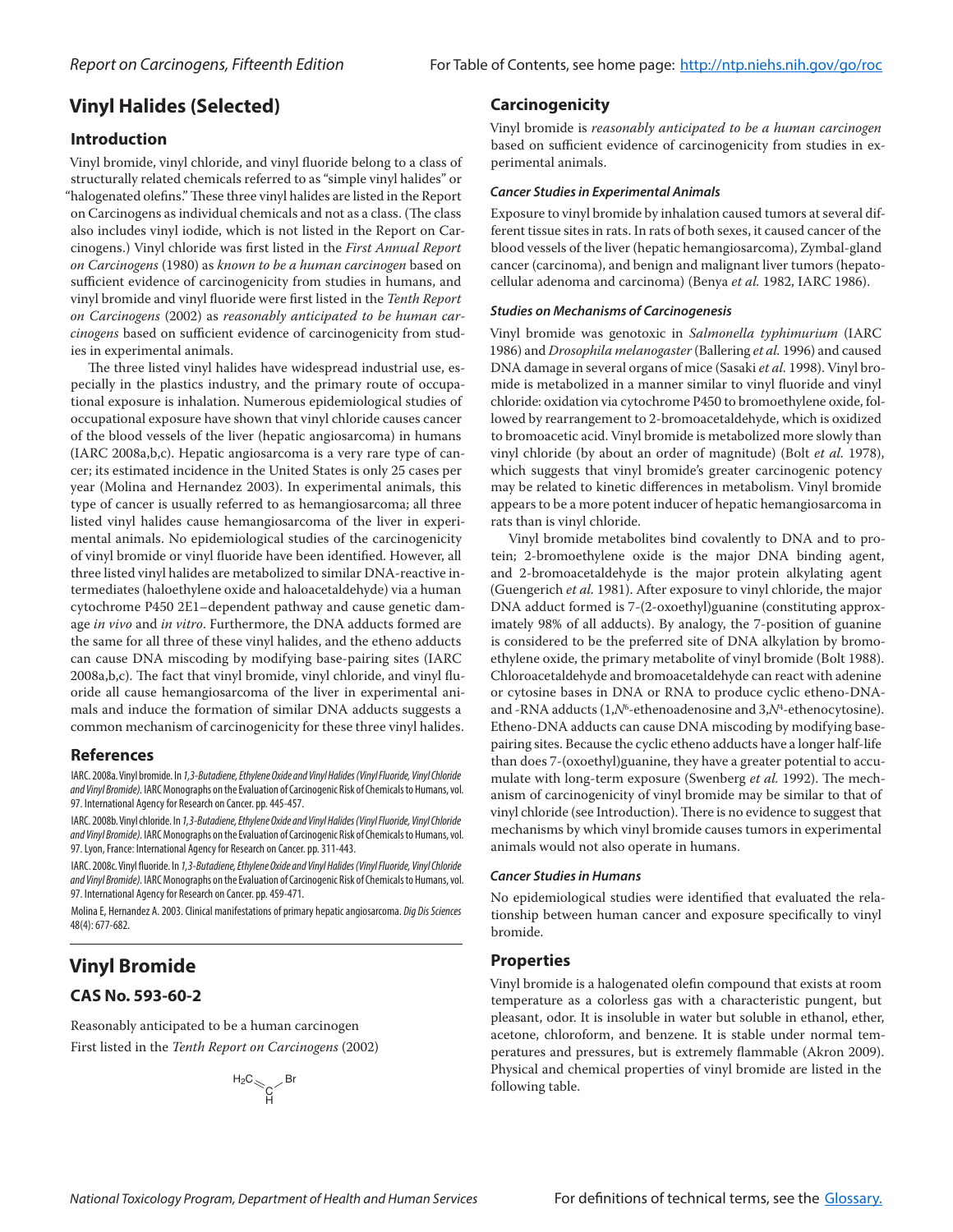| <b>Property</b>               | <b>Information</b>               |
|-------------------------------|----------------------------------|
| Molecular weight              | 106.9 <sup>a</sup>               |
| Specific gravity              | 1.4933 at 20°C <sup>a</sup>      |
| Melting point                 | $-137.8$ °C <sup>a</sup>         |
| Boiling point                 | 15.8°C at 760 mm Hg <sup>a</sup> |
| Log $K_{_{\rm{ow}}}$          | 1.57 <sup>a</sup>                |
| Water solubility              | 7.600 g/L at 25°C <sup>b</sup>   |
| Vapor pressure                | 1,033 mm Hg at 25°C <sup>a</sup> |
| Vapor density relative to air | 3.7 <sup>a</sup>                 |

Sources: <sup>a</sup>HSDB 2009, <sup>b</sup>ChemIDplus 2009.

## **Use**

Vinyl bromide is used primarily in the production of polymers and copolymers. It is used in polymers as a flame retardant and in the production of monoacrylic fibers for carpet-backing material. Combined with acrylonitrile as a co-monomer, it is used to produce fabrics and fabric blends used in sleepwear (mostly children's) and home furnishings. When copolymerized with vinyl acetate and maleic anhydride, vinyl bromide is used to produce granular products. Copolymers of vinyl chloride and vinyl bromide are used to prepare films, for impregnating or laminating fibers, and as rubber substitutes. Vinyl bromide also is used in leather and fabricated-metal products. Polyvinyl bromide, made from vinyl bromide, is a polymer of little commercial value, because it is unstable at room temperature. Vinyl bromide is also used in the production of pharmaceuticals and fumigants (IARC 1986).

## **Production**

Vinyl bromide was first produced in the United States in 1968. U.S. production of vinyl bromide decreased from 51 million pounds in 1982 to less than 1 million pounds in 1994 (EPA 1998, HSDB 2009). In 2009, one U.S. manufacturer of vinyl bromide was identified (HSDB 2009). No more recent data on U.S. production and no data on U.S. imports or exports of vinyl bromide were found.

## **Exposure**

The main routes of potential exposure to vinyl bromide are inhalation and dermal contact. Vinyl bromide is not known to occur naturally in the environment, and it is assumed that most, if not all, exposure of the general population occurs as a result of industrial contamination of the environment (IARC 1986). According to EPA's Toxics Release Inventory, environmental releases of vinyl bromide between 1988 and 1997 and ranged from 1,600 lb to almost 55,000 lb. No releases were reported in 1998, and no releases have been reported since 1999, when one facility released 500 lb to air (TRI 2009).

Workers in the following industries potentially are exposed to vinyl bromide: Chemicals and Allied Production, Rubber and Plastic Production, Leather and Leather Product Production, and Fabricated Metal Production for Wholesale Trade (NIOSH 1978). The National Occupational Exposure Survey (conducted from 1981 to 1983) estimated that 1,821 workers potentially were exposed to vinyl bromide (NIOSH 1990). Occupational exposure to vinyl bromide (median 8-h time-weighted average) calculated for a vinyl bromide manufacturing plant ranged from 0.4 to 27.5 mg/m3 (0.1 to 6.3 ppm), depending on the job and the area surveyed. Concentrations in one-hour personal air samples were  $0.4$  to  $1.7 \text{ mg/m}^3$  (0.09 to 0.4 ppm) for a plant operator,  $1.3$  to  $2.2 \text{ mg/m}^3$  (0.3 to 0.5 ppm) for a laboratory technician, and 5.2 to  $27.5 \text{ mg/m}^3$  (1.2 to 6.3 ppm) for two loading crewmen (IARC 1986).

## **Regulations**

#### *Department of Transportation (DOT)*

Vinyl bromide is considered a hazardous material, and special requirements have been set for marking, labeling, and transporting this material.

*Environmental Protection Agency (EPA)*

#### *Clean Air Act*

*National Emission Standards for Hazardous Air Pollutants:* Listed as a hazardous air pollutant.

*Comprehensive Environmental Response, Compensation, and Liability Act* Reportable quantity  $(RQ) = 100$  lb.

*Emergency Planning and Community Right-To-Know Act*

*Toxics Release Inventory:* Listed substance subject to reporting requirements.

## **Guidelines**

*American Conference of Governmental Industrial Hygienists (ACGIH)* Threshold limit value – time-weighted average (TLV-TWA) =  $0.5$  ppm.

*National Institute for Occupational Safety and Health (NIOSH, CDC, HHS)* Listed as a potential occupational carcinogen.

## **References**

Akron. 2009. *The Chemical Database.* The Department of Chemistry at the University of Akron. http://ull. chemistry.uakron.edu/erd and search on CAS number. Last accessed: 5/09.

Ballering LA, Nivard MJ, Vogel EW. 1996. Characterization by two-endpoint comparisons of the genetic toxicity profiles of vinyl chloride and related etheno-adduct forming carcinogens in *Drosophila*. *Carcinogenesis* 17(5): 1083-1092.

Benya TJ, Busey WM, Dorato MA, Berteau PE. 1982. Inhalation carcinogenicity bioassay of vinyl bromide in rats. *Toxicol Appl Pharmacol* 64(3): 367-379.

Bolt HM. 1988. Roles of etheno-DNA adducts in tumorigenicity of olefins. *Crit Rev Toxicol* 18(4): 299-309. Bolt HM, Filser JG, Hinderer RK. 1978. Rat liver microsomal uptake and irreversible protein binding of [1,2-14C]vinyl bromide. *Toxicol Appl Pharmacol* 44(3): 481-489.

ChemIDplus. 2009. *ChemIDplus Advanced*. National Library of Medicine. http://chem.sis.nlm.nih.gov/ chemidplus/chemidheavy.jsp and select Registry Number and search on CAS number. Last accessed: 5/09.

EPA. 1998. *Chemical Right to Know: HPV Challenge Program Chemical List.* EPA 745-F-98-002h. U.S. Environmental Protection Agency. 86 pp.

Guengerich FP, Mason PS, Stott WT, Fox TR, Watanabe PG. 1981. Roles of 2-haloethylene oxides and 2-haloacetaldehydes derived from vinyl bromide and vinyl chloride in irreversible binding to protein and DNA. *Cancer Res* 41(11 Pt 1): 4391-4398.

HSDB. 2009. *Hazardous Substances Data Bank*. National Library of Medicine. http://toxnet.nlm.nih.gov/ cgi-bin/sis/htmlgen?HSDB and search on CAS number. Last accessed: 10/22/09.

IARC. 1986. Vinyl bromide. In *Some Chemicals Used in Plastics and Elastomers*. IARC Monographs on the Evaluation of Carcinogenic Risk of Chemicals to Humans, vol. 39. Lyon, France: International Agency for Research on Cancer. pp. 133-145.

NIOSH. 1978. *Current Intelligence Bulletin 28. Vinyl Halides – Carcinogenicity. Vinyl Bromide, Vinyl Chloride and Vinylidene Chloride*. National Institute for Occupational Safety and Health. http://www.cdc.gov/ niosh/79102\_28.html.

NIOSH. 1990. *National Occupational Exposure Survey (1981-83).* National Institute for Occupational Safety and Health. Last updated: 7/1/90. http://www.cdc.gov/noes/noes1/84575sic.html.

Sasaki YF, Saga A, Akasaka M, Ishibashi S, Yoshida K, Su YQ, Matsusaka N, Tsuda S. 1998. Detection of *in vivo* genotoxicity of haloalkanes and haloalkenes carcinogenic to rodents by the alkaline single cell gel electrophoresis (comet) assay in multiple mouse organs. *Mutat Res* 419(1-3): 13-20.

Swenberg JA, Fedtke N, Ciroussel F, Barbin A, Bartsch H. 1992. Etheno adducts formed in DNA of vinyl chloride-exposed rats are highly persistent in liver. *Carcinogenesis* 13(4): 727-729.

TRI. 2009. *TRI Explorer Chemical Report.* U.S. Environmental Protection Agency. http://www.epa.gov/ triexplorer and select Vinyl Bromide. Last accessed: 5/09.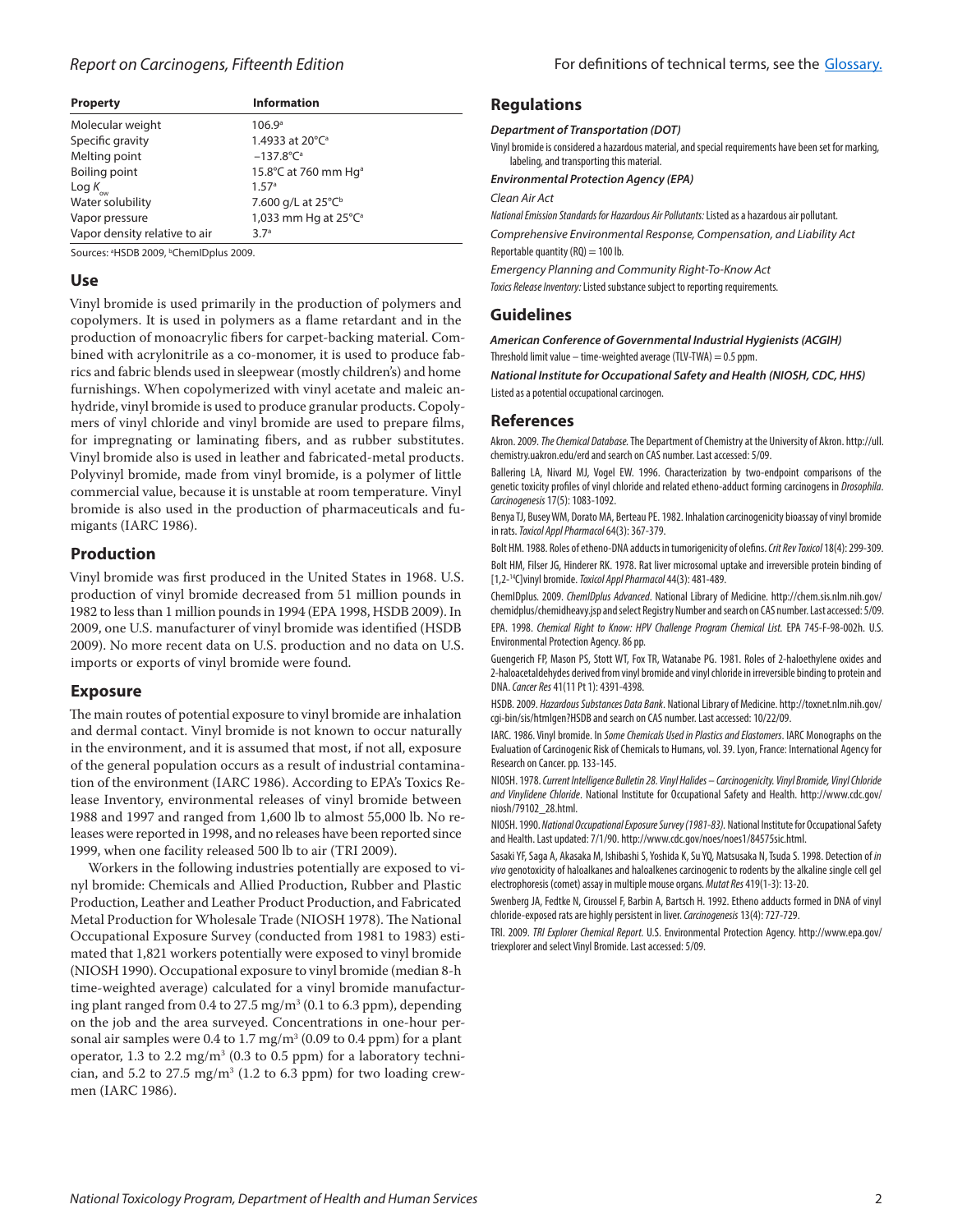## **Vinyl Chloride**

## **CAS No. 75-01-4**

Known to be a human carcinogen

First listed in the *First Annual Report on Carcinogens* (1980)

$$
^{H_2C}\mathcal{C}\mathcal{C}^1
$$

## **Carcinogenicity**

Vinyl chloride is *known to be a human carcinogen* based on sufficient evidence of carcinogenicity from studies in humans.

## *Cancer Studies in Humans*

The strongest evidence that vinyl chloride causes cancer in humans is based on numerous epidemiological studies and case reports that show its association with cancer of the blood vessels of the liver (hepatic angiosarcoma), which is a very rare tumor. Several studies have also reported an association between exposure to vinyl chloride and cancer at other tissue sites, including the liver (hepatocellular carcinoma), brain, lung, lymphatic system, and hematopoietic system (IARC 1987).

Since vinyl chloride was listed in the *First Annual Report on Carcinogens,* epidemiological studies have continued to provide strong evidence for an association between vinyl chloride exposure and hepatic angiosarcoma (IARC 2008). As of 1999, 197 cases of vinyl chloride–associated hepatic angiosarcoma had been reported, including 50 in the United States (Kielhorn *et al*. 2000). Two studies also found that the risk of liver cancer (hepatocellular carcinoma) increased with increasing cumulative exposure to vinyl chloride. Some studies also reported an excess of cancer of the connective and soft tissues. An excess of brain cancer was found in some but not all studies; significantly increased risks were found among exposed workers with the highest durations of exposure or who worked in plants that had begun production earlier. However, risk estimates did not increase with increasing measures of cumulative exposure, duration of exposure, or time since first exposure. The results of recent studies on lung cancer, lymphoma, and leukemia and vinyl chloride exposure were conflicting (IARC 2008).

## *Cancer Studies in Experimental Animals*

There is sufficient evidence for the carcinogenicity of vinyl chloride in experimental animals. Vinyl chloride caused tumors in three rodent species, at different several tissue sites, and by several different routes of exposure (IARC 1979). In several studies, vinyl chloride caused tumors of the blood vessels of the liver (hepatic hemangiosarcoma) in mice and rats exposed by inhalation and in rats exposed orally. Inhalation exposure to vinyl chloride also caused mammary-gland tumors in rats, mice, and hamsters; skin tumors in rats and hamsters; Zymbalgland tumors in rats; and lung tumors in mice. Zymbal-gland cancer (carcinoma) was also observed in prenatally exposed rats. Combined inhalation exposure to vinyl chloride and oral exposure to ethanol caused more liver tumors (including angiosarcoma) than did exposure to vinyl chloride alone.

Since vinyl chloride was listed in the *First Annual Report on Carcinogens,* additional studies in rodents have been identified. Vinyl chloride administered by additional routes of exposure—perinatal (for 5 weeks beginning at birth) and prenatal followed by inhalation exposure (for 8 or 69 weeks)—also caused hepatic hemangiosarcoma (IARC 2008). Other studies reported that exposure to vinyl chloride caused tumors at additional tissue sites. Inhalation exposure to vinyl chloride caused hemangiosarcoma not only in the liver, but at sites

other than the liver in rats, mice, and hamsters. Inhalation exposure also caused stomach tumors (adenoma) in hamsters and nasal and kidney tumors in rats. Liver cancer (hepatocellular carcinoma) was observed in rats after inhalation exposure, perinatal exposure, or prenatal exposure followed by inhalation exposure.

### *Studies on Mechanisms of Carcinogenesis*

Vinyl chloride is metabolized by cytochrome P450 enzymes to form chloroethylene oxide, which can undergo spontaneous rearrangement to form chloracetaldehyde; both of these metabolites can bind to DNA. One major DNA adduct, 7-(2′-oxoethyl)guanine, and four minor adducts (etheno adducts) have been identified. The etheno adducts (but not the major adduct) cause mutations, mainly basepair substitutions and, to a lesser degree, frameshift mutations. Mutations were detected in the *p53* tumor-suppressor gene and the *ras*  proto-oncogene in angiosarcomas from humans and angiosarcomas of the liver or hepatocellular carcinomas from rats exposed to vinyl chloride. Most of the mutations occurred at A:T base pairs, which is consistent with the mutagenic properties of the etheno adducts (especially the 1,*N*<sup>6</sup> -ethenoadenine adduct) (Kielhorn *et al*. 2000).

Vinyl chloride caused genetic damage in many test systems, including bacteria, yeast, insects, cultured human and other mammalian cells, and rodents exposed *in vivo,* and in exposed humans. The genetic damage included mutations, DNA damage, micronucleus formation, chromosomal aberrations, and sister chromatid exchange. Vinyl chloride caused mutations in bacteria with or without metabolic activation (addition of rodent liver microsomes to simulate mammalian metabolism); however, its metabolites chloroethylene oxide and chloracetaldehyde were more potent mutagens than vinyl chloride. These results suggest that vinyl chloride may require mammalian metabolic activation in order to cause genetic damage in other test systems (Giri 1995).

## **Properties**

Vinyl chloride is a halogenated olefin compound that exists at room temperature as a colorless gas with an ethereal odor. It is slightly soluble in water and soluble in most organic solvents, including alcohol, ether, benzene, carbon tetrachloride and other chlorinated solvents, hydrocarbons, and oils. It is very flammable and polymerizes in light or the presence of a catalyst (IARC 1979). Physical and chemical properties of vinyl chloride are listed in the following table.

| <b>Property</b>               | <b>Information</b>              |
|-------------------------------|---------------------------------|
| Molecular weight              | $62.5^{\circ}$                  |
| Specific gravity              | 0.9106 at 20°C/4°C <sup>a</sup> |
| Melting point                 | $-153.7^{\circ}C^{a}$           |
| <b>Boiling point</b>          | $-13.3^{\circ}C^{a}$            |
| Log $K_{_{\rm{ow}}}$          | 1.62 <sup>b</sup>               |
| Water solubility              | 8.8 g/L at 25°C <sup>b</sup>    |
| Vapor pressure                | 2980 mm Hg at 25°C <sup>a</sup> |
| Vapor density relative to air | 2.15 <sup>a</sup>               |

Sources: <sup>a</sup>HSDB 2009, <sup>b</sup>ChemIDplus 2009.

## **Use**

Vinyl chloride is used almost exclusively by the plastics industry to produce polyvinyl chloride (PVC) and copolymers. PVC is a plastic resin used in many consumer and industrial products, including automotive parts and accessories, furniture, medical supplies, containers, wrapping film, battery cell separators, electrical insulation, water-distribution systems, flooring, windows, videodiscs, irrigation systems, and credit cards. More than 95% of all vinyl chloride monomer produced is used to make PVC and its copolymers; the rest is used in organic synthesis and miscellaneous applications (Kielhorn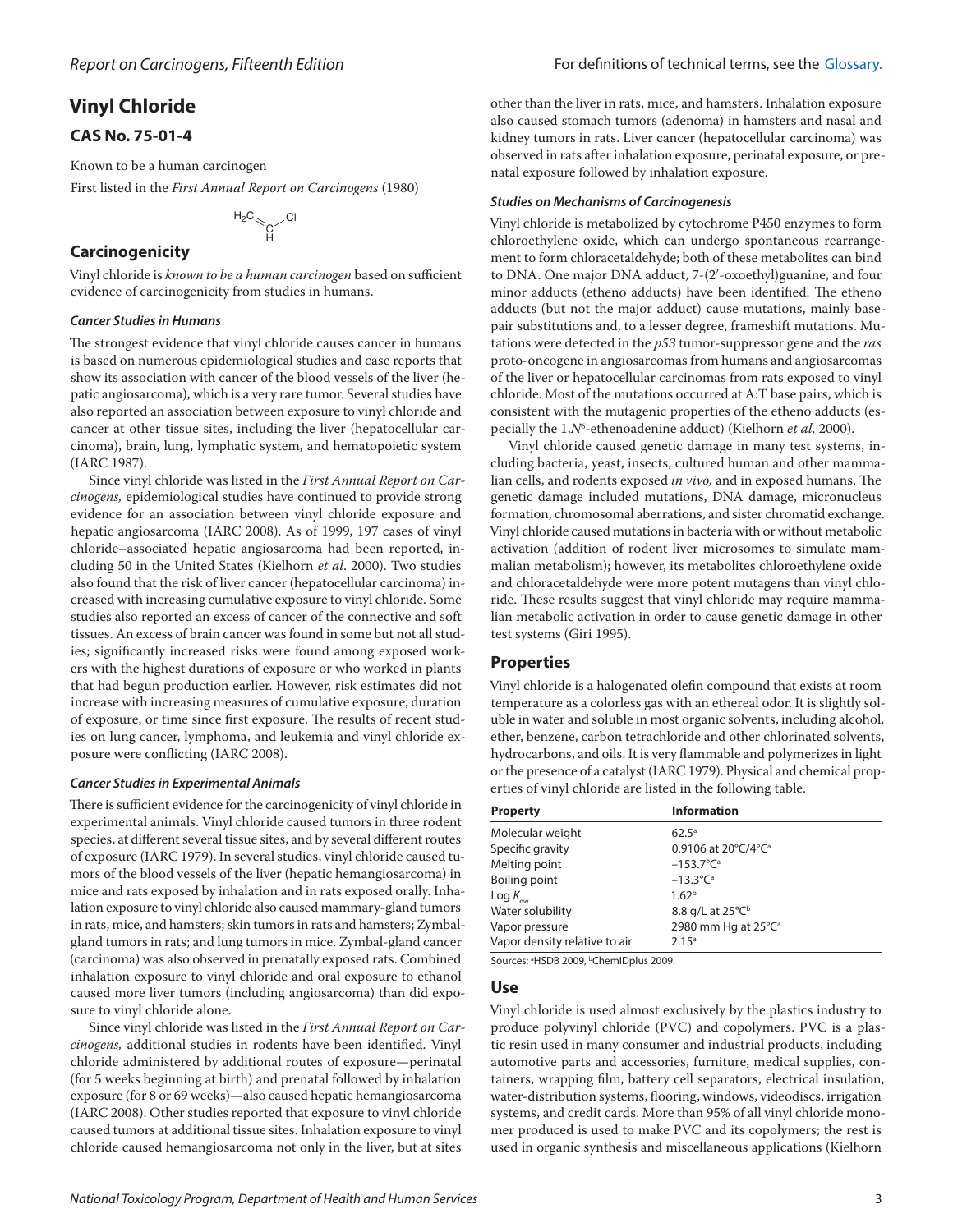*et al.* 2000, HSDB 2009). Vinyl chloride–vinyl acetate copolymers are used extensively to produce films and resins (IARC 1974, 1979, NCI 1978, ATSDR 2006). Vinyl chloride previously was used as a refrigerant, as an extraction solvent, and in aerosol propellants, but these uses were banned in 1974 because of vinyl chloride's carcinogenic effects (HSDB 2009).

## **Production**

Vinyl chloride was first produced commercially in the 1920s and became one of the highest-volume chemicals produced in the United States, ranking 17th or 18th in production volume during the mid 1990s (Kirschner 1996). In 2009, eight U.S. suppliers of vinyl chloride were identified (ChemSources 2009). Annual U.S. production increased from 6 billion pounds in the late 1970s to 15 billion pounds in the mid1990s (Kirschner 1996, HSDB 2009). In 2015, combined U.S. production and imports exceeded 10 billion pounds (as shown in the table below). From 1989 to 2009, annual U.S. imports of vinyl chloride declined from 302 million pounds to 818,000 lb (ATSDR 2006, USITC 2009). In 2017, imports totaled less than 2 million pounds, accounting for less than 0.02% of U.S. production. U.S. exports of vinyl chloride were 2.2 billion pounds in 2000 and 2.3 billion pounds in 2009 (USITC 2009), similar to the volume reported for 2017, which accounted for no more than one third of total U.S. production plus imports.

| Category                            | Year | <b>Quantity (lb)</b>     |
|-------------------------------------|------|--------------------------|
| Production $+$ imports <sup>a</sup> | 2015 | 10 billion to 20 billion |
| U.S. imports <sup>b</sup>           | 2017 | 1.8 million              |
| U.S. exports $b$                    | 2017 | 2.8 billion              |

Sources: ªEPA 2016. <sup>b</sup>USITC 2018.

## **Exposure**

The general population potentially is exposed to vinyl chloride through inhalation of contaminated air, ingestion of contaminated drinking water and foods, or dermal contact with consumer products. However, the exposure levels for the majority of the population are very low (Kielhorn *et al.* 2000, ATSDR 2006, HSDB 2009). In the past, vinyl chloride was detected in various foods and beverages that were packaged in materials made of PVC; however, U.S. Food and Drug Administration regulations have essentially eliminated this route of exposure. The estimated average daily intake of vinyl chloride from the diet is essentially zero (ATSDR 2006). Vinyl chloride has also been detected in domestic and foreign cigarettes and little cigars at levels ranging from 5.6 to 27 ng per cigarette and in a marijuana cigarette at 5.4 ng (IARC 1979).

Vinyl chloride is released into the environment in emissions and effluents from the plastics industry (ATSDR 2006). According to the U.S. Environmental Protection Agency's Toxics Release Inventory, annual environmental releases of vinyl chloride declined slowly from 1.4 million pounds in 1988 to less than 1 million pounds since 1998. In 2007, 43 facilities released 373,000 lb of vinyl chloride, mostly to air (TRI 2009). Segments of the general population living near emission sources potentially are exposed to relatively high levels of vinyl chloride in air. Concentrations in the air near emission sources ranged from trace levels to over 2,600  $\mu$ g/m<sup>3</sup>, and the average daily intake of vinyl chloride by residents living near emission sources ranged from trace amounts to 2,100 μg. Ambient air in rural and urban areas of the United States typically does not contain detectable levels of vinyl chloride. The majority of the population is not expected to be exposed to vinyl chloride in drinking water. Only 7 of 945 water supplies sampled throughout the United States contained detectable levels of vinyl chloride. In another study, vinyl chloride was de-

tected in only 12 of 11,202 public water supplies using surface waters as their primary source. EPA estimated that about 0.9% of the U.S. population was exposed to vinyl chloride in drinking water at concentrations of 1.0 μg/L or higher and that 0.3% was exposed at concentrations higher than 5 μg/L (ATSDR 2006).

Potential routes of occupational exposure to vinyl chloride are inhalation and dermal contact. Occupational exposure generally occurs after production, when the finished monomer is piped to storage or transportation, or during maintenance. The potential for exposure is high during the process of polymerization to form PVC resins or other materials, because vinyl chloride monomer may escape into the air (NCI 1978). The National Occupational Exposure Survey (conducted from 1981 to 1983) estimated that 81,314 workers potentially were exposed to vinyl chloride (ATSDR 2006).

## **Regulations**

#### *Coast Guard (Dept. of Homeland Security)*

Minimum requirements have been established for safe transport of vinyl chloride on ships, barges, and self-propelled vessels.

*Consumer Product Safety Commission (CPSC)*

Self-pressurized products intended for household use that contain vinyl chloride are banned.

#### *Department of Transportation (DOT)*

Vinyl chloride is considered a hazardous material, and special requirements have been set for marking, labeling, and transporting this material.

#### *Environmental Protection Agency (EPA)*

#### *Clean Air Act*

*National Emission Standards for Hazardous Air Pollutants:* Listed as a hazardous air pollutant.

*New Source Performance Standards:* Manufacture of vinyl chloride is subject to certain provisions for the control of volatile organic compound emissions.

*Prevention of Accidental Release:* Threshold quantity (TQ) = 10,000 lb.

*Urban Air Toxics Strategy*: Identified as one of 33 hazardous air pollutants that present the greatest threat to public health in urban areas.

#### *Clean Water Act*

*Effluent Guidelines:* Listed as a toxic pollutant.

*Water Quality Criteria: Based on fish or shellfish and water consumption* = 0.22 μg/L; based on fish or shellfish consumption only =  $1.6 \mu g/L$ .

*Comprehensive Environmental Response, Compensation, and Liability Act* Reportable quantity  $(RQ) = 1$  lb.

*Emergency Planning and Community Right-To-Know Act*

*Toxics Release Inventory:* Listed substance subject to reporting requirements.

*Resource Conservation and Recovery Act*

*Characteristic Hazardous Waste:* Toxicity characteristic leaching procedure (TCLP) threshold = 0.2 mg/L. *Listed Hazardous Waste:* Waste codes for which the listing is based wholly or partly on the presence of vinyl chloride = U043, K019, K020, K028, K029.

Listed as a hazardous constituent of waste.

## *Safe Drinking Water Act*

Maximum contaminant level (MCL) = 0.002 mg/L.

*Food and Drug Administration (FDA, an HHS agency)*

Maximum permissible level in bottled water  $= 0.002$  mg/L.

Aerosol drug products containing vinyl chloride have been withdrawn from the market and may not be compounded, because vinyl chloride was found to be unsafe or not effective.

Vinyl chloride is banned from use in cosmetic aerosol products.

#### *Occupational Safety and Health Administration (OSHA, Dept. of Labor)*

While this section accurately identifies OSHA's legally enforceable PELs for this substance in 2018, specific PELs may not reflect the more current studies and may not adequately protect workers.

Permissible exposure limit (PEL)  $=$  1 ppm.

Ceiling concentration  $=$  5 ppm (15 min).

Comprehensive standards have been developed for occupational exposure to vinyl chloride.

## **Guidelines**

*American Conference of Governmental Industrial Hygienists (ACGIH)* Threshold limit value – time-weighted average (TLV-TWA) = 1 ppm.

*National Institute for Occupational Safety and Health (NIOSH, CDC, HHS)* Listed as a potential occupational carcinogen.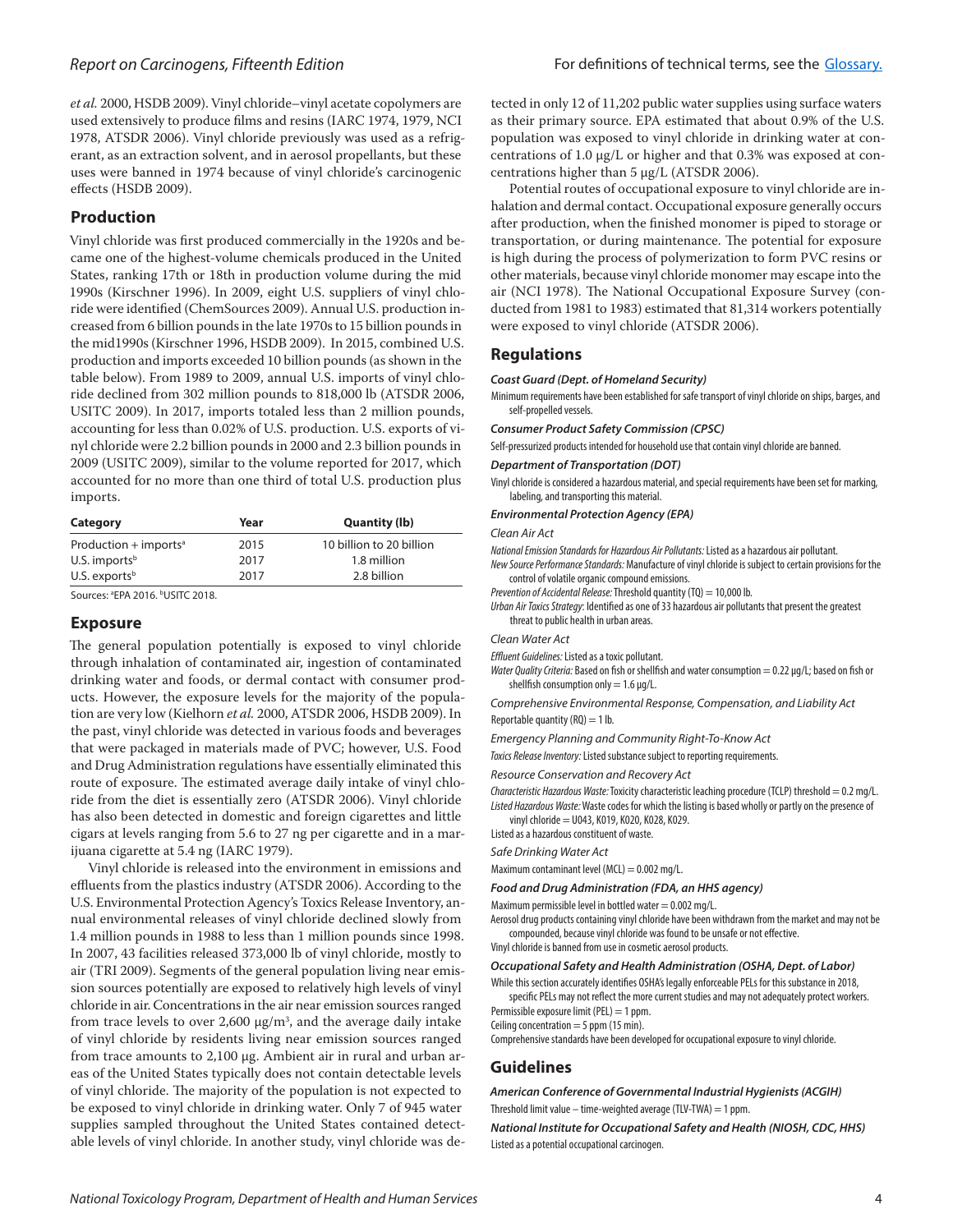### **References**

ATSDR. 2006. *Toxicological Profile for Vinyl Chloride.* Agency for Toxic Substances and Disease Registry. http://www.atsdr.cdc.gov/toxprofiles/tp20.pdf. 274 pp.

ChemIDplus. 2009. *ChemIDplus Advanced*. National Library of Medicine. http://chem.sis.nlm.nih.gov/ chemidplus/chemidheavy.jsp and select Registry Number and search on CAS number. Last accessed: 5/09. ChemSources. 2009. *Chem Sources - Chemical Search.* Chemical Sources International. http://www. chemsources.comchemonline.html and search on vinyl chloride. Last accessed: 10/22/09.

EPA. 2016. *Chemical Data Reporting Summary: Chloroethene.* U.S. Environmental Protection Agency. https:// chemview.epa.gov/chemview and search on CAS number or substance name and select Manufacturing, Processing, Use, and Release Data Maintained by EPA and select Chemical Data Reporting Details.

Giri AK. 1995. Genetic toxicology of vinyl chloride – a review. *Mutat Res* 339(1): 1-14.

HSDB. 2009. *Hazardous Substances Data Bank.* National Library of Medicine. http://toxnet.nlm.nih.gov/ cgi-bin/sis/htmlgen?HSDB and search on CAS number. Last accessed: 10/22/09.

IARC. 1974. Vinyl chloride. In *Some Anti-thyroid and Related Substances, Nitrofurans and Industrial Chemicals*. IARC Monographs on the Evaluation of Carcinogenic Risk of Chemicals to Humans, vol. 7. Lyon, France: International Agency for Research on Cancer. pp. 291-305.

IARC. 1979. Vinyl chloride, polyvinyl chloride and vinyl chloride-vinyl acetate copolymers. In *Some Monomers, Plastics, and Synthetic Elastomers, and Acrolein*. IARC Monographs on the Evaluation of Carcinogenic Risk of Chemicals to Humans, vol. 19. Lyon, France: International Agency for Research on Cancer. pp. 372-438.

IARC. 1987. Vinyl chloride. In *Overall Evaluations of Carcinogenicity.* IARC Monographs on the Evaluation of Carcinogenic Risk of Chemicals to Humans, suppl. 7. Lyon, France: International Agency for Research on Cancer. pp. 373-376.

IARC. 2008. Vinyl chloride. In *1,3-Butadiene, Ethylene Oxide and Vinyl Halides (Vinyl Fluoride, Vinyl Chloride and Vinyl Bromide).* IARC Monographs on the Evaluation of Carcinogenic Risks to Humans, vol. 97. pp. 311-443.

Kielhorn J, Melber C, Wahnschaffe U, Aitio A, Mangelsdorf I. 2000. Vinyl chloride: Still a cause for concern. *Environ Health Perspect* 108(7): 579-588.

Kirschner EM. 1996. Growth of top 50 chemicals slowed in 1995 from very high 1994 rate. *Chem Eng News* 74(15): 16-20.

NCI. 1978. *Vinyl Chloride: An Information Resource.* DHEW (NIH) Publication No. 79-1599. Bethesda, MD: National Institutes of Health.

TRI. 2009. *TRI Explorer Chemical Report.* U.S. Environmental Protection Agency. http://www.epa.gov/ triexplorer and select Vinyl Chloride. Last accessed: 5/09.

USITC. 2009. *USITC Interactive Tariff and Trade DataWeb.* United States International Trade Commission. http://dataweb.usitc.gov/scripts/user\_set.asp and search on HTS no. 290321.

USITC. 2018. *USITC Interactive Tariff and Trade DataWeb.* United States International Trade Commission. http://dataweb.usitc.gov/scripts/user\_set.asp and search on HTS no. 2903210000. Last accessed: 10/17/18.

## **Vinyl Fluoride**

## **CAS No. 75-02-5**

Reasonably anticipated to be a human carcinogen

First listed in the *Tenth Report on Carcinogens* (2002)

Also known as fluoroethene



## **Carcinogenicity**

Vinyl fluoride is *reasonably anticipated to be a human carcinogen* based on sufficient evidence of carcinogenicity from studies in experimental animals.

#### *Cancer Studies in Experimental Animals*

Exposure to vinyl fluoride by inhalation caused tumors at several different tissue sites in rats and mice. In rats and mice of both sexes, it caused cancer of the blood vessels of the liver (hepatic hemangiosarcoma). In rats of both sexes, it also caused benign or malignant liver tumors (hepatocellular adenoma or carcinoma) and cancer of the Zymbal gland (carcinoma). In mice, it also caused benign or malignant lung tumors (bronchiolar/alveolar adenoma or adenocarcinoma) and benign Harderian-gland tumors (adenoma) in both sexes and mammary-gland cancer (adenocarcinoma) in females (Bogdanffy *et al.* 1995, IARC 1995).

#### *Studies on Mechanisms of Carcinogenesis*

Vinyl fluoride caused mutations in *Salmonella typhimurium* in the presence of mammalian metabolic activation. It also caused gene mutations and chromosomal aberrations in Chinese hamster ovary cells (with metabolic activation), sex-linked recessive lethal mutations in *Drosophila melanogaster*, and micronucleus formation in bone-marrow cells of female mice (IARC 1995).

Vinyl fluoride likely is metabolized in a manner similar to vinyl chloride: oxidation via cytochrome P450 to fluoroethylene oxide, followed by rearrangement to 2-fluoroacetaldehyde, which is oxidized to fluoroacetic acid. Human, rat, and mouse liver microsomes metabolize vinyl fluoride at similar rates (Cantoreggi and Keller 1997). Vinyl fluoride metabolites form covalent DNA adducts. Inhalation exposure of rats and mice to vinyl fluoride caused a dose-related increase in the formation of the promutagenic adduct  $N^2$ ,3-ethenoguanine in liver DNA (Swenberg *et al.* 1995). The mechanism of carcinogenicity of vinyl fluoride may be similar to that of vinyl chloride (see Introduction). There is no evidence to suggest that mechanisms by which vinyl fluoride causes tumors in experimental animals would not also operate in humans.

#### *Cancer Studies in Humans*

No epidemiological studies have evaluated the relationship between human cancer and exposure specifically to vinyl fluoride.

## **Properties**

Vinyl fluoride is a halogenated olefin compound that exists at room temperature as a colorless gas with a faint ethereal odor. It is slightly soluble in water, and soluble in alcohol, ether, and acetone. It polymerizes freely and forms explosive mixtures with air (IARC 1986). Physical and chemical properties of vinyl fluoride are listed in the following table.

| <b>Property</b>               | <b>Information</b>                      |
|-------------------------------|-----------------------------------------|
| Molecular weight              | 46.0 <sup>a</sup>                       |
| Specific gravity              | 0.636 (liquid) at $21^{\circ}C^{\circ}$ |
| Melting point                 | $-160.5^{\circ}C^{a}$                   |
| Boiling point                 | $-72^{\circ}C^{\circ}$                  |
| Log $K_{_{\rm{ow}}}$          | 1.19 <sup>a</sup>                       |
| Water solubility              | 12.9 g/L at 25°C <sup>b</sup>           |
| Vapor pressure                | 0.414 mm Hg at $25^{\circ}C^{\circ}$    |
| Vapor density relative to air | 1.58 <sup>a</sup>                       |
|                               |                                         |

Sources: <sup>a</sup>HSDB 2009, <sup>b</sup>ChemIDplus 2009.

#### **Use**

Vinyl fluoride is used primarily in the production of polyvinyl fluoride and other fluoropolymers. Polymers of vinyl fluoride are resistant to weather and exhibit great strength, chemical inertness, and low permeability to air and water. Polyvinyl fluoride is laminated with aluminum, galvanized steel, and cellulose materials and is used as a protective surface for the exteriors of residential and commercial buildings. Polyvinyl fluoride laminated with various plastics has been used to cover walls, pipes, and electrical equipment and inside aircraft cabins (IARC 1995).

## **Production**

Vinyl fluoride was first prepared in the early 1900s by reaction of zinc with 1,1-difluoro-2-bromoethane. Modern preparation of vinyl fluoride involves reaction of acetylene and hydrogen fluoride in the presence of a mercury-based or aluminum-based catalyst (IARC 1995). In 2009, one U.S. manufacturer of vinyl fluoride was identified (HSDB 2009). Annual U.S. production of vinyl fluoride from the 1970s to 1990 ranged from 1 million to 3.3 million pounds (EPA 2006,